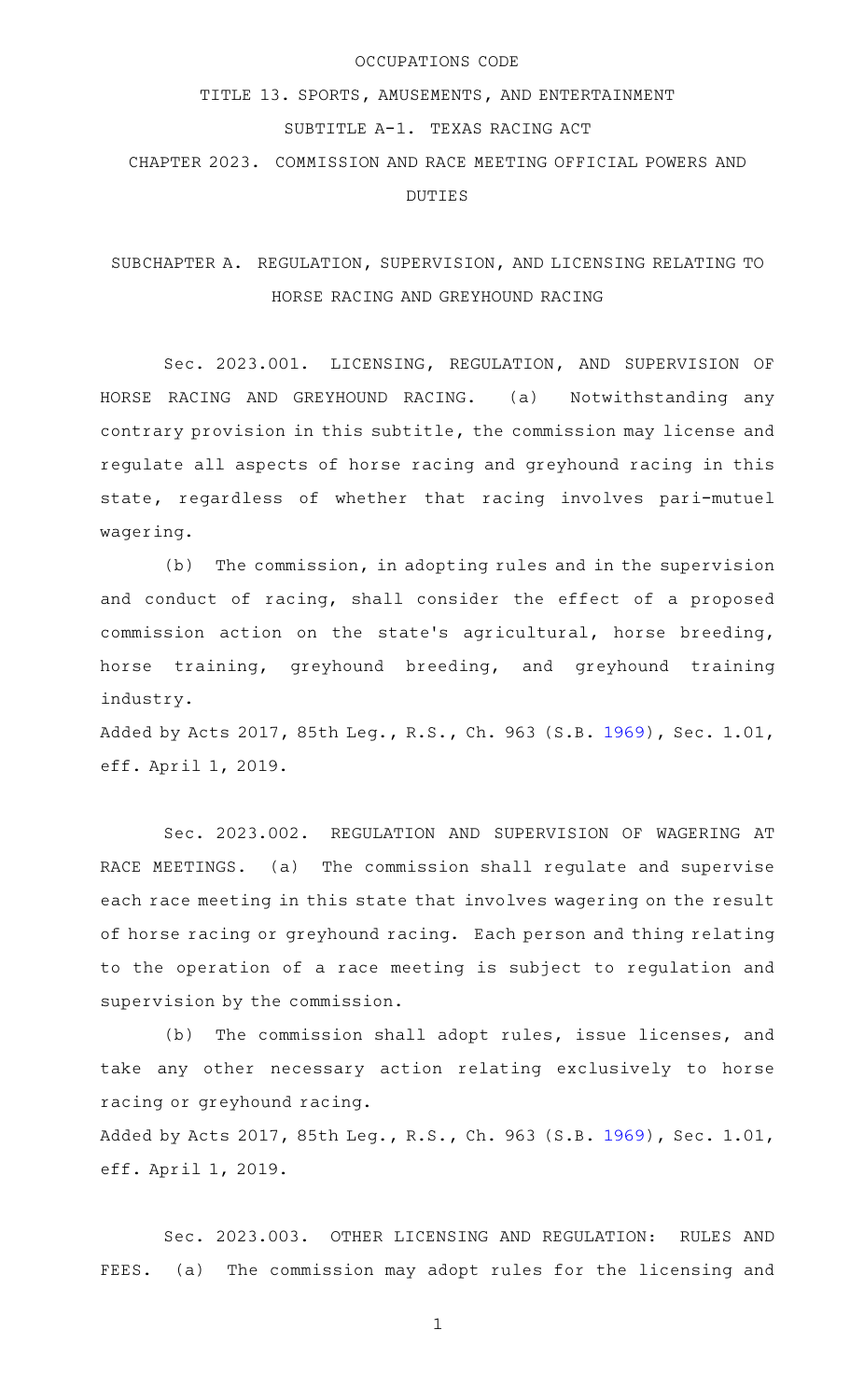regulation of races and workouts at tracks that do not offer pari-mutuel wagering and for workouts at training facilities to secure past performances and workouts to:

 $(1)$  protect the health, safety, and welfare of race animals and participants in racing;

(2) safeguard the interest of the general public; and

(3) promote the orderly conduct of racing in this state.

(b) The commission may charge an annual fee for licensing and regulating a track that does not offer pari-mutuel wagering or a training facility in a reasonable amount that may not exceed the actual cost of enforcing rules adopted for the licensing and regulation of races and workouts at such a facility.

Added by Acts 2017, 85th Leg., R.S., Ch. 963 (S.B. [1969](http://www.legis.state.tx.us/tlodocs/85R/billtext/html/SB01969F.HTM)), Sec. 1.01, eff. April 1, 2019.

Sec. 2023.004. COMMISSION RULES. (a) The commission shall adopt:

(1) rules for conducting horse racing or greyhound racing in this state that involves wagering; and

(2) rules for administering this subtitle in a manner consistent with this subtitle.

(b) The commission may establish separate sections to review or propose commission rules.

(c) The commission or a commission section shall hold a meeting on a proposed rule before the commission publishes the proposed rule in the Texas Register.

(d) The commission shall post at each racetrack notice of a meeting under Subsection (c) that includes an agenda of the meeting and a summary of the proposed rule.

(e)AAA copy of a proposed rule published in the Texas Register shall be posted concurrently at each racetrack.

(f) The commission or a commission section may appoint a committee of experts, members of the public, or other interested parties to advise the commission or section about a proposed commission rule.

Added by Acts 2017, 85th Leg., R.S., Ch. 963 (S.B. [1969](http://www.legis.state.tx.us/tlodocs/85R/billtext/html/SB01969F.HTM)), Sec. 1.01,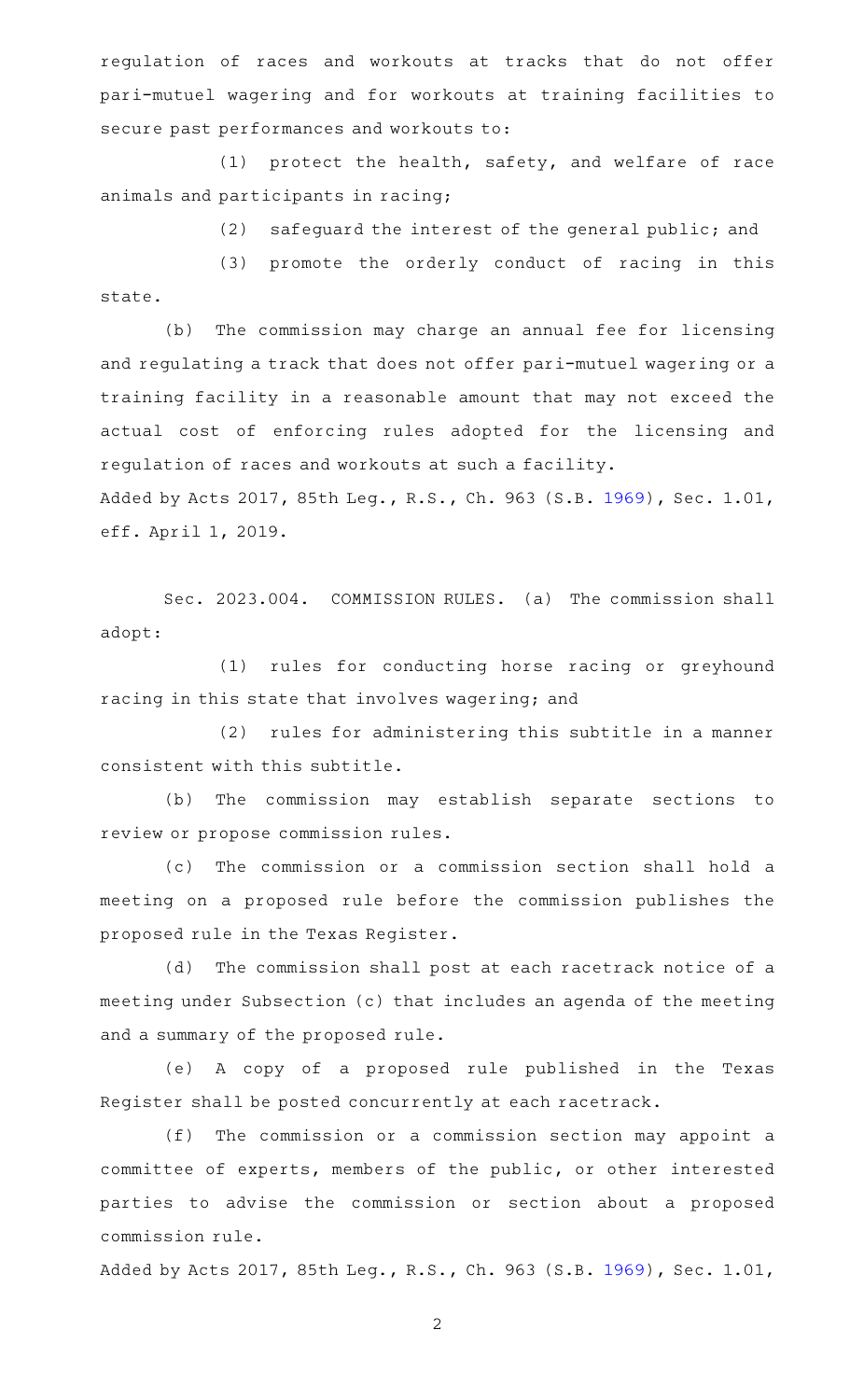Sec. 2023.005. LIMITATION ON RULES RESTRICTING COMPETITIVE BIDDING OR ADVERTISING. The commission may not adopt rules restricting competitive bidding or advertising by a license holder except to prohibit false, misleading, or deceptive practices. Commission rules to prohibit false, misleading, or deceptive practices may not:

 $(1)$  restrict the use of any medium for advertising;

(2) restrict the use of a license holder's personal appearance or voice in an advertisement;

(3) relate to the size or duration of an advertisement by the license holder; or

(4) restrict the license holder's advertisement under a trade name. Added by Acts 2017, 85th Leg., R.S., Ch. 963 (S.B. [1969](http://www.legis.state.tx.us/tlodocs/85R/billtext/html/SB01969F.HTM)), Sec. 1.01, eff. April 1, 2019.

Sec. 2023.006. CONSIDERATION OF PAST PERFORMANCE OF RACETRACK ASSOCIATION. In considering a pleading of a racetrack association, the commission shall take into account the operating experience of the racetrack association in this state, including:

(1) the financial condition of the racetrack;

(2) the regulatory compliance and conduct; and

(3) any other relevant matter concerning the operation of a racetrack.

Added by Acts 2017, 85th Leg., R.S., Ch. 963 (S.B. [1969](http://www.legis.state.tx.us/tlodocs/85R/billtext/html/SB01969F.HTM)), Sec. 1.01, eff. April 1, 2019.

Sec. 2023.007. RIGHT OF ENTRY. A commission member, an authorized commission agent, a commissioned officer of the Department of Public Safety, or a peace officer of the local jurisdiction in which a racetrack association maintains a place of business may enter any part of a racetrack or any other place of business of a racetrack association at any time to enforce and administer this subtitle.

Added by Acts 2017, 85th Leg., R.S., Ch. 963 (S.B. [1969](http://www.legis.state.tx.us/tlodocs/85R/billtext/html/SB01969F.HTM)), Sec. 1.01,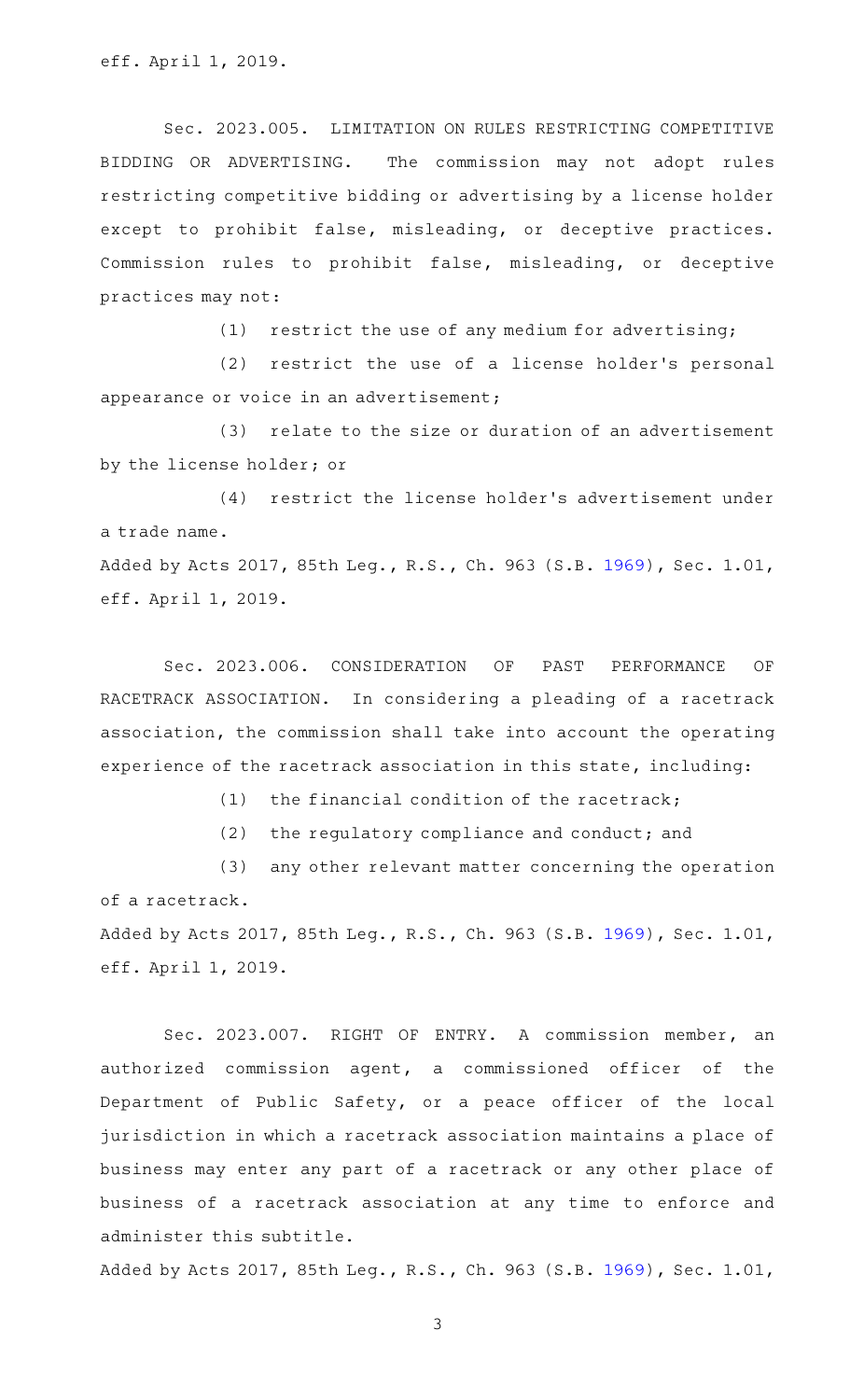Sec. 2023.008. TESTIMONY AND SUBPOENA POWER. (a) For purposes of this section, "agent" means an appointed agent of the commission.

(b) A commission member or an agent, while involved in carrying out functions under this subtitle, may:

 $(1)$  take testimony;

(2) require by subpoena the attendance of a witness; and

(3) require the production of books, records, papers, correspondence, and other documents that the commission considers advisable.

(c)AA A subpoena must be issued under the signature of the commission or an agent. A person designated by the commission must serve the subpoena.

(d) A commission member or an agent may administer an oath to a witness appearing before the commission or an agent.

(e) If a subpoena issued under this section is disobeyed, the commission or an agent may invoke the aid of a Travis County district court in requiring compliance with the subpoena. A Travis County district court may issue an order requiring the person to appear and testify and to produce books, records, papers, correspondence, and documents. Failure to obey the court order shall be punished by the court as contempt.

Added by Acts 2017, 85th Leg., R.S., Ch. 963 (S.B. [1969](http://www.legis.state.tx.us/tlodocs/85R/billtext/html/SB01969F.HTM)), Sec. 1.01, eff. April 1, 2019.

Sec. 2023.009. JUDICIAL REVIEW OF COMMISSION ORDER. (a) Judicial review of a commission order is under the substantial evidence rule.

(b) Venue for judicial review of a commission order is in a district court in Travis County. Added by Acts 2017, 85th Leg., R.S., Ch. 963 (S.B. [1969](http://www.legis.state.tx.us/tlodocs/85R/billtext/html/SB01969F.HTM)), Sec. 1.01, eff. April 1, 2019.

SUBCHAPTER B. GENERAL POWERS AND DUTIES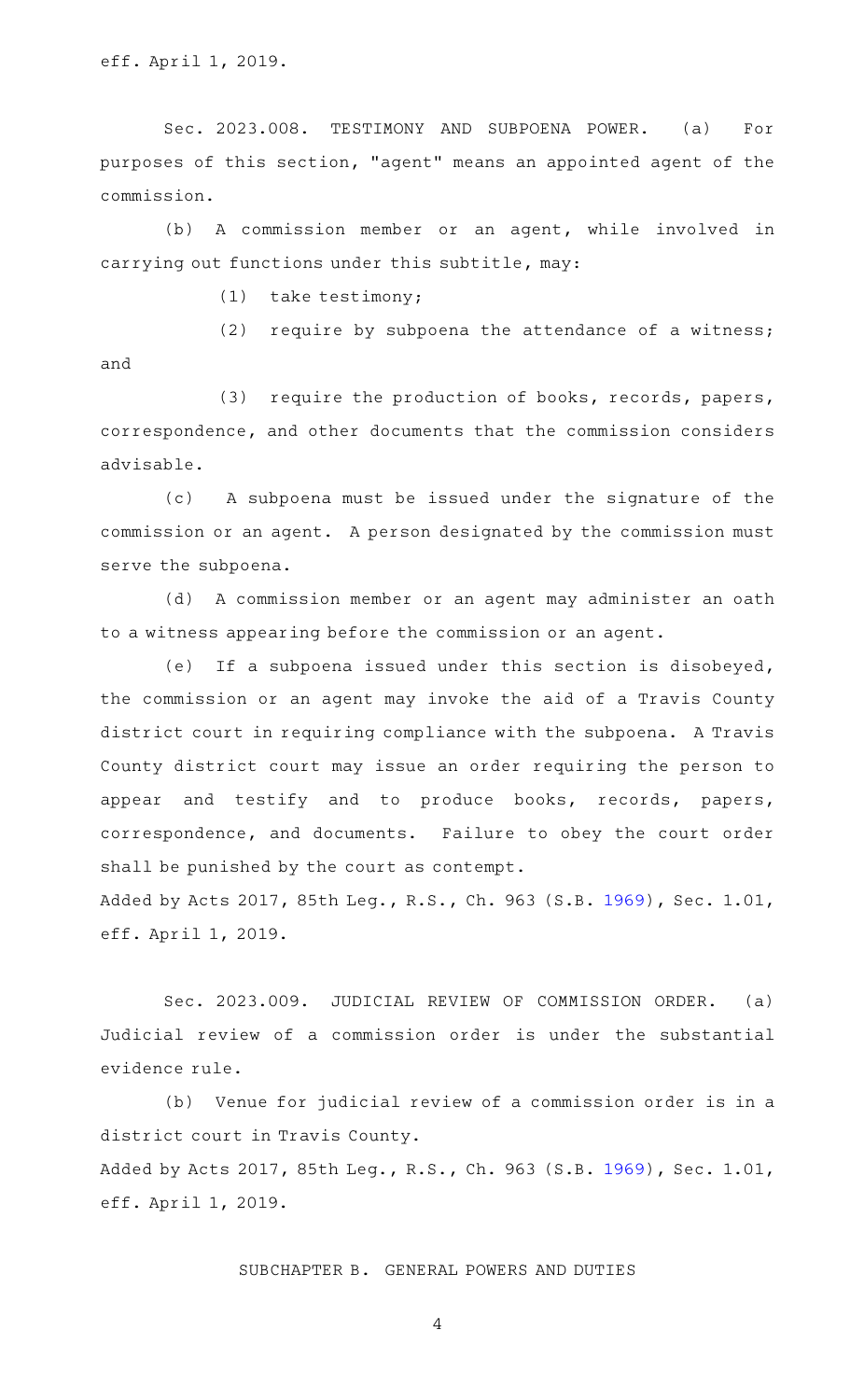Sec. 2023.051. RECOGNITION OF ORGANIZATION. (a) The commission by rule shall adopt criteria to recognize an organization to represent members of a segment of the racing industry, including owners, breeders, trainers, kennel operators, or other persons involved in the racing industry, in any interaction between the members of the organization and a racetrack association or the commission.

(b) The commission may recognize an organization that meets the criteria adopted under Subsection (a). Added by Acts 2017, 85th Leg., R.S., Ch. 963 (S.B. [1969](http://www.legis.state.tx.us/tlodocs/85R/billtext/html/SB01969F.HTM)), Sec. 1.01, eff. April 1, 2019.

Sec. 2023.052. SECURITY FOR FEES AND CHARGES. The commission may require a racetrack association to post security in an amount and form determined by the commission to adequately ensure the payment of any fee or charge due to this state or the commission relating to pari-mutuel racing, including a charge for drug testing.

Added by Acts 2017, 85th Leg., R.S., Ch. 963 (S.B. [1969](http://www.legis.state.tx.us/tlodocs/85R/billtext/html/SB01969F.HTM)), Sec. 1.01, eff. April 1, 2019.

Sec. 2023.053. TEXAS RACING COMMISSION FUND; ADDITIONAL APPROPRIATIONS. (a) The commission shall deposit the money it collects under this subtitle in the state treasury to the credit of a special fund to be known as the Texas Racing Commission fund.

(b) The Texas Racing Commission fund may be appropriated only for the administration and enforcement of this subtitle.

(c)AAAny unappropriated money exceeding \$750,000 that remains in the fund at the close of each state fiscal biennium shall be transferred to the general revenue fund and may be appropriated for any purpose.

(d) The legislature may appropriate money from the general revenue fund for the administration and enforcement of this subtitle.

(e) Any amount of general revenue appropriated for the administration and enforcement of this subtitle in excess of the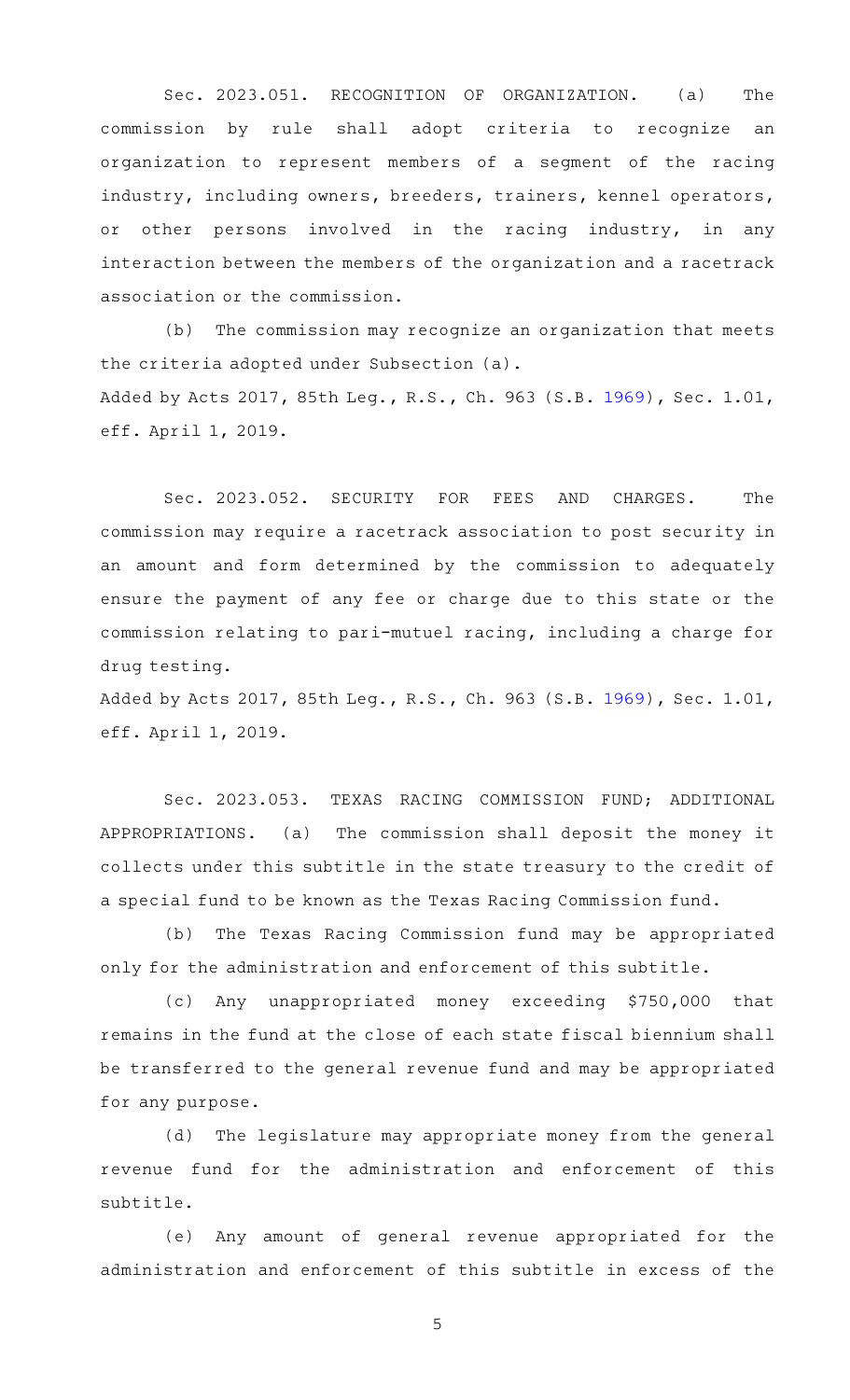cumulative amount deposited in the Texas Racing Commission fund shall be reimbursed from the Texas Racing Commission fund not later than the first anniversary of the date the general revenue funds are appropriated, with 6.75 percent interest. All payments made under this subsection are first attributable to interest accumulated under this subsection.

(f) This section does not apply to money deposited into the Texas-bred incentive fund established under Section [2028.301.](http://www.statutes.legis.state.tx.us/GetStatute.aspx?Code=OC&Value=2028.301) Added by Acts 2017, 85th Leg., R.S., Ch. 963 (S.B. [1969](http://www.legis.state.tx.us/tlodocs/85R/billtext/html/SB01969F.HTM)), Sec. 1.01, eff. April 1, 2019.

#### Amended by:

Acts 2019, 86th Leg., R.S., Ch. 1366 (H.B. [3366](http://www.legis.state.tx.us/tlodocs/86R/billtext/html/HB03366F.HTM)), Sec. 1, eff. September 1, 2019.

Sec. 2023.054. COMMISSION STANDARDS ON GREYHOUND FARMS AND FACILITIES. The commission shall adopt standards relating to the operation of greyhound farms or other facilities where greyhounds are raised for pari-mutuel racing.

Added by Acts 2017, 85th Leg., R.S., Ch. 963 (S.B. [1969](http://www.legis.state.tx.us/tlodocs/85R/billtext/html/SB01969F.HTM)), Sec. 1.01, eff. April 1, 2019.

Sec. 2023.055. REPORT OF VIOLATION. The commission's rules must allow anonymous reporting of a violation of this subtitle or of a commission rule. Added by Acts 2017, 85th Leg., R.S., Ch. 963 (S.B. [1969](http://www.legis.state.tx.us/tlodocs/85R/billtext/html/SB01969F.HTM)), Sec. 1.01, eff. April 1, 2019.

Sec. 2023.056. COOPERATION WITH LAW ENFORCEMENT. (a) The commission shall cooperate with a district attorney, a criminal district attorney, a county attorney, the Department of Public Safety, the attorney general, or a peace officer in enforcing this subtitle.

(b) The commission, under commission authority to obtain criminal history record information under Section [2023.057,](http://www.statutes.legis.state.tx.us/GetStatute.aspx?Code=OC&Value=2023.057) shall maintain and exchange pertinent intelligence data with other states and agencies.

Added by Acts 2017, 85th Leg., R.S., Ch. 963 (S.B. [1969](http://www.legis.state.tx.us/tlodocs/85R/billtext/html/SB01969F.HTM)), Sec. 1.01,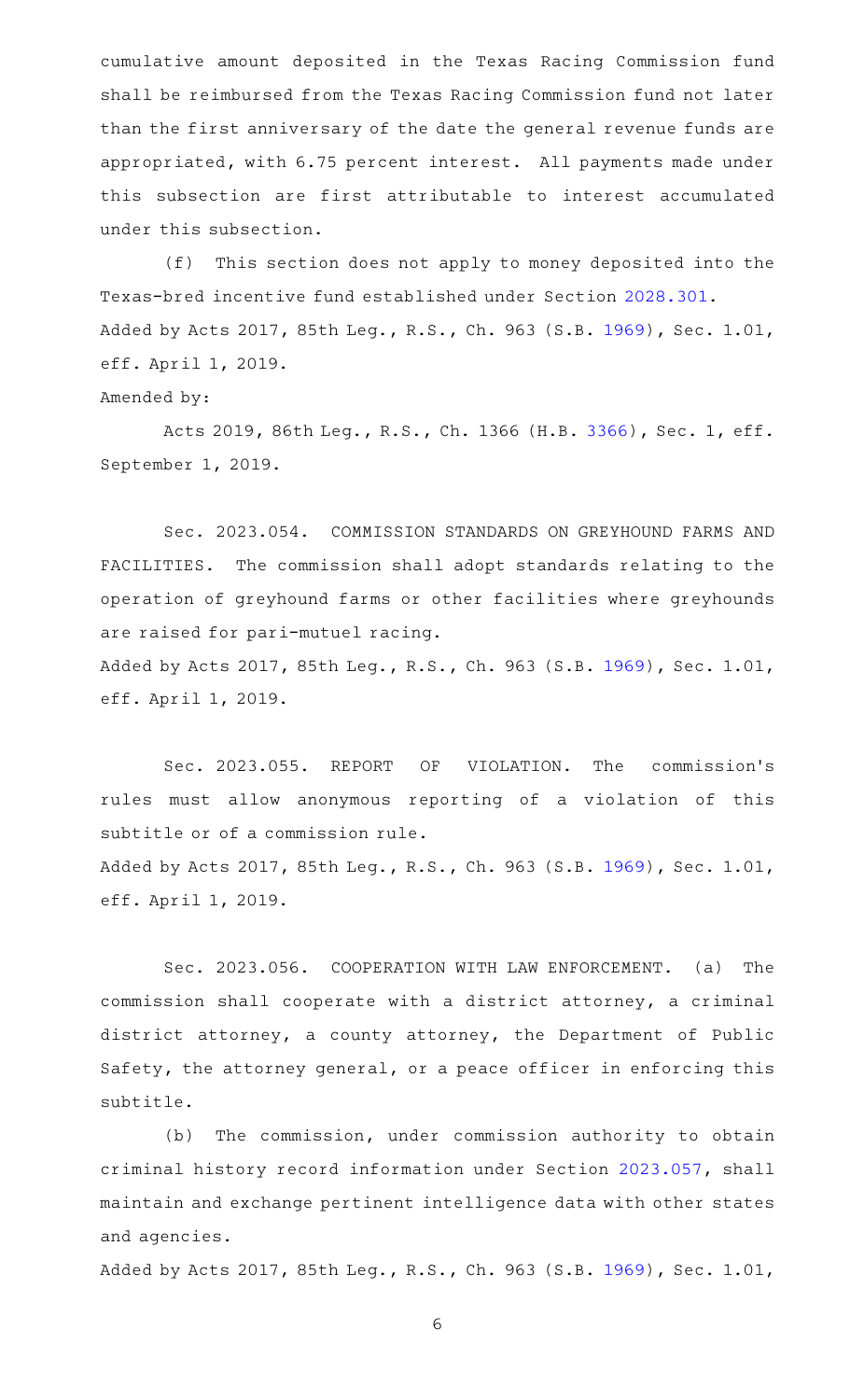Sec. 2023.057. ACCESS TO CRIMINAL HISTORY RECORDS. The commission may obtain criminal history record information that relates to each applicant for employment by the commission and to each applicant for a license issued by the commission and that is maintained by the Department of Public Safety or the Federal Bureau of Investigation Identification Division. The commission may refuse to recommend an applicant who fails to provide a complete set of fingerprints.

Added by Acts 2017, 85th Leg., R.S., Ch. 963 (S.B. [1969](http://www.legis.state.tx.us/tlodocs/85R/billtext/html/SB01969F.HTM)), Sec. 1.01, eff. April 1, 2019.

Sec. 2023.058. COST OF CRIMINAL HISTORY RECORD CHECK. (a) The commission shall, in determining the amount of a license fee, set the fee in at least an amount necessary to cover the cost of conducting a criminal history record check on a license applicant.

(b) The commission shall reimburse the Department of Public Safety for the cost of conducting a criminal history record check under this subtitle.

Added by Acts 2017, 85th Leg., R.S., Ch. 963 (S.B. [1969](http://www.legis.state.tx.us/tlodocs/85R/billtext/html/SB01969F.HTM)), Sec. 1.01, eff. April 1, 2019.

Sec. 2023.059. DISTANCE LEARNING. The commission may provide assistance to members of the racing industry who are attempting to develop or implement adult, youth, or continuing education programs that use distance learning. Added by Acts 2017, 85th Leg., R.S., Ch. 963 (S.B. [1969](http://www.legis.state.tx.us/tlodocs/85R/billtext/html/SB01969F.HTM)), Sec. 1.01, eff. April 1, 2019.

Sec. 2023.060. CERTIFIED DOCUMENTS. Instead of requiring an affidavit or other sworn statement in an application or other document that must be filed with the commission, the commission may require a certification of the document under penalty of perjury in the form prescribed by the commission.

Added by Acts 2017, 85th Leg., R.S., Ch. 963 (S.B. [1969](http://www.legis.state.tx.us/tlodocs/85R/billtext/html/SB01969F.HTM)), Sec. 1.01, eff. April 1, 2019.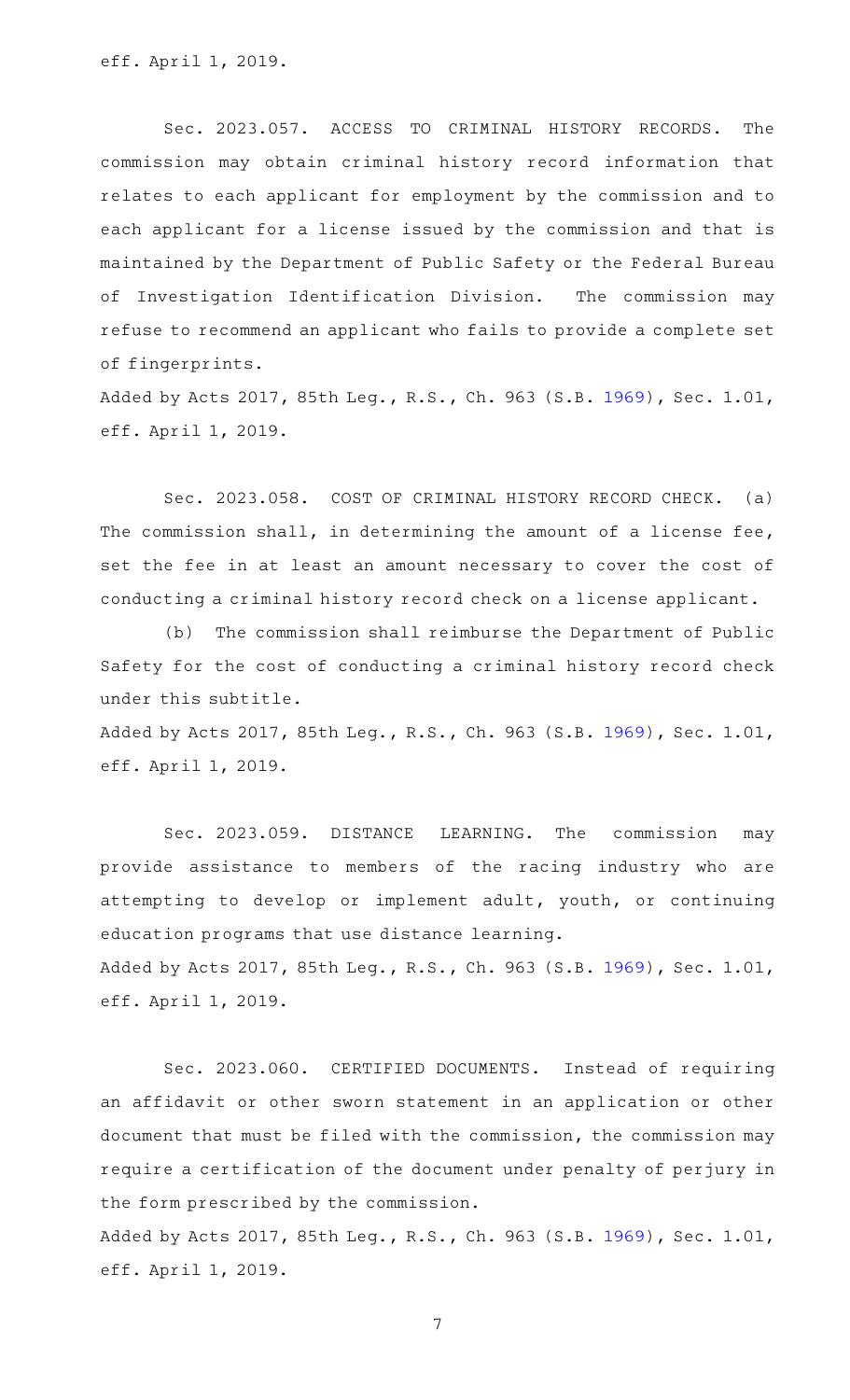Sec. 2023.061. ANNUAL REPORT. (a) Not later than January 31 of each year, the commission shall file a report with the governor, lieutenant governor, and speaker of the house of representatives.

(b) The report must cover the operations of the commission and the condition of horse breeding and racing and greyhound breeding and racing during the previous year.

(c) The commission shall obtain from the Department of Public Safety a comprehensive report of any organized crime activities in this state that the department may wish to report and information concerning illegal gambling that may be known to exist in this state. The commission shall include in the annual report the department 's report and any recommendations the commission considers appropriate.

Added by Acts 2017, 85th Leg., R.S., Ch. 963 (S.B. [1969](http://www.legis.state.tx.us/tlodocs/85R/billtext/html/SB01969F.HTM)), Sec. 1.01, eff. April 1, 2019.

## SUBCHAPTER C. EMPLOYMENT OF AND SUPERVISION BY RACE MEETING OFFICIALS

Sec. 2023.101. EMPLOYMENT OF STEWARDS AND JUDGES. (a) A horse race meeting must be supervised by three stewards, and a greyhound race meeting must be supervised by three judges.

(b) The commission shall employ each steward and judge for the supervision of a horse race or greyhound race meeting.

(c) The commission shall designate one steward or judge, as appropriate, as the presiding steward or judge for each race meeting.

(d) Following the completion of a race meeting, a racetrack association may submit to the commission for the commission 's review written comments regarding the job performance of the stewards and judges. A racetrack association 's comments submitted under this section are not binding, in any way, on the commission. Added by Acts 2017, 85th Leg., R.S., Ch. 963 (S.B. [1969](http://www.legis.state.tx.us/tlodocs/85R/billtext/html/SB01969F.HTM)), Sec. 1.01, eff. April 1, 2019.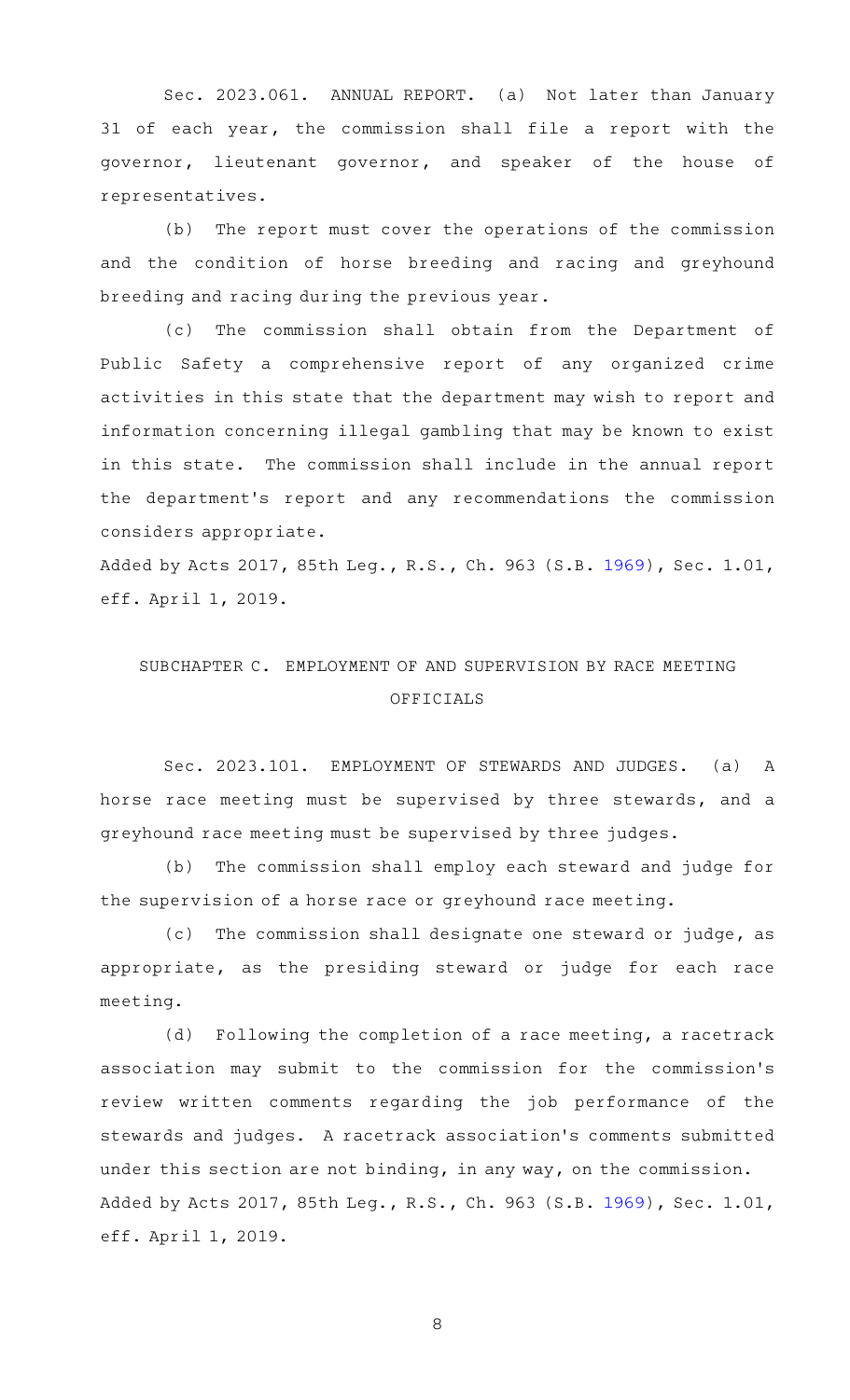Sec. 2023.102. STEWARD AND JUDGE EXAMINATIONS. (a) The commission shall require each steward or judge to annually take and pass a written examination and a medical examination.

(b) The commission by rule shall prescribe the methods and procedures for taking the examinations and the standards for passing.

(c) Failure to pass an examination is a ground for refusal to issue an original or renewal license to a steward or judge or for suspension or revocation of the license. Added by Acts 2017, 85th Leg., R.S., Ch. 963 (S.B. [1969](http://www.legis.state.tx.us/tlodocs/85R/billtext/html/SB01969F.HTM)), Sec. 1.01, eff. April 1, 2019.

Sec. 2023.103. EMPLOYMENT OF STATE VETERINARIANS. For each race meeting, the commission shall employ at least one state veterinarian.

Added by Acts 2017, 85th Leg., R.S., Ch. 963 (S.B. [1969](http://www.legis.state.tx.us/tlodocs/85R/billtext/html/SB01969F.HTM)), Sec. 1.01, eff. April 1, 2019.

Sec. 2023.104. RACE MEETING OFFICIAL COMPENSATION AND FEE. (a) The commission by rule may impose a fee on a racetrack association to offset the costs of compensating each steward, judge, and state veterinarian.

(b) The fee amount for compensating each steward, judge, and state veterinarian must be reasonable according to industry standards for the compensation of those officials at other racetracks and may not exceed the actual cost to the commission for compensating the officials.

Added by Acts 2017, 85th Leg., R.S., Ch. 963 (S.B. [1969](http://www.legis.state.tx.us/tlodocs/85R/billtext/html/SB01969F.HTM)), Sec. 1.01, eff. April 1, 2019.

Sec. 2023.105. EMPLOYMENT OF OTHER RACETRACK OFFICIALS. The racetrack association shall appoint, with the commission 's approval, all racetrack officials other than the officials listed in Section [2023.104](http://www.statutes.legis.state.tx.us/GetStatute.aspx?Code=OC&Value=2023.104). Compensation for officials not compensated by the commission is determined by the racetrack association.

Added by Acts 2017, 85th Leg., R.S., Ch. 963 (S.B. [1969](http://www.legis.state.tx.us/tlodocs/85R/billtext/html/SB01969F.HTM)), Sec. 1.01,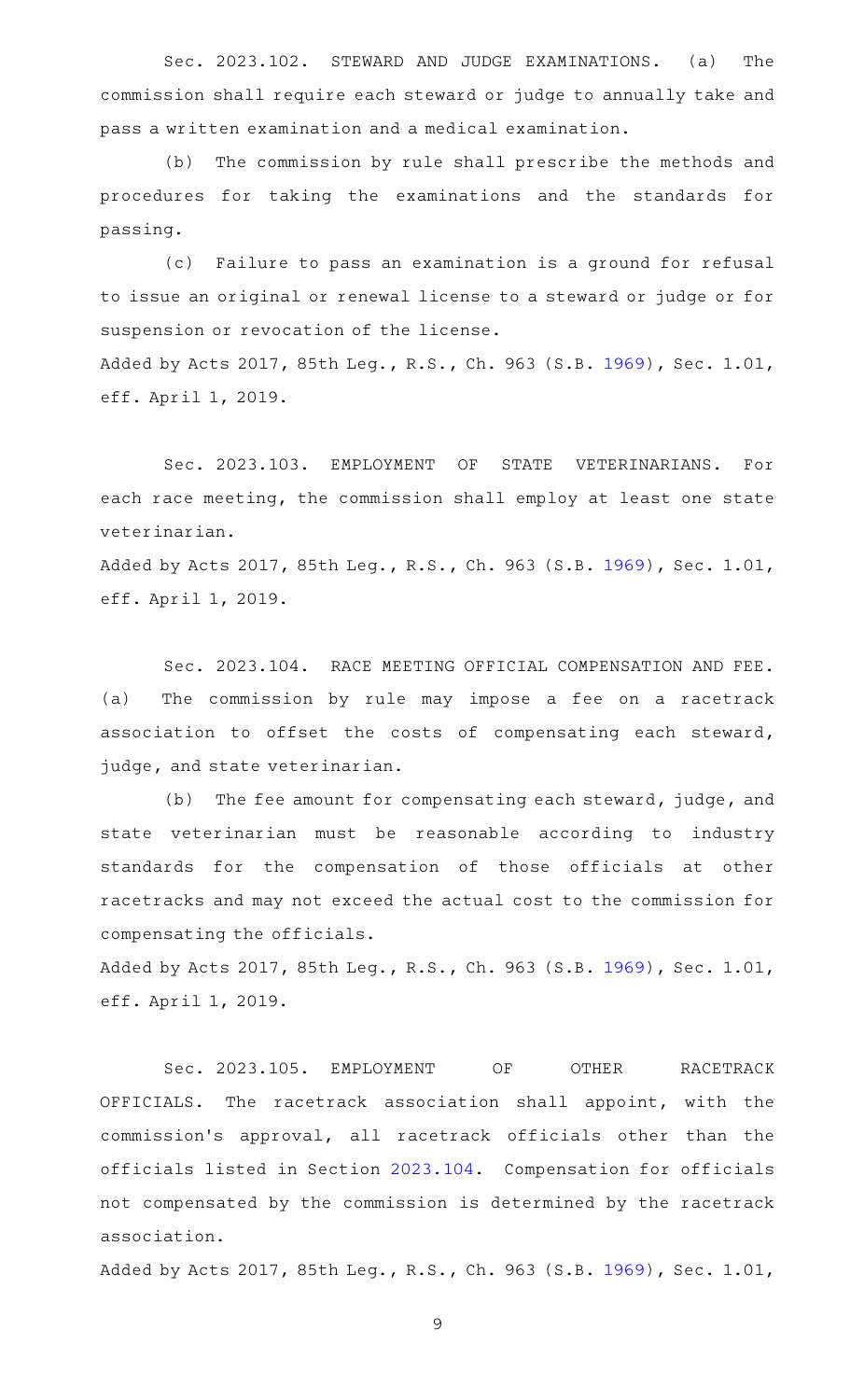Sec. 2023.106. RACE MEETING OFFICIAL POWERS AND DUTIES; RULES. (a) A steward or judge may on any day exercise the supervisory authority granted the steward or judge under this subtitle or commission rule, including the performance of supervisory acts requiring the exercise of discretion.

(b) The commission shall adopt rules that specify the power and duties of each race meeting official, including the power of a steward or judge to impose penalties for unethical practices or violations of racing rules.

(c) A penalty imposed by a steward or judge may include a fine of not more than \$25,000, a suspension not to exceed five years, or both a fine and suspension.

(d) Before imposing a penalty under this section, a steward or judge shall conduct a hearing that is consistent with constitutional due process. A hearing conducted by a steward or judge under this section is not subject to Chapter [2001](http://www.statutes.legis.state.tx.us/GetStatute.aspx?Code=GV&Value=2001), Government Code.

Added by Acts 2017, 85th Leg., R.S., Ch. 963 (S.B. [1969](http://www.legis.state.tx.us/tlodocs/85R/billtext/html/SB01969F.HTM)), Sec. 1.01, eff. April 1, 2019.

Sec. 2023.107. EXECUTIVE DIRECTOR REVIEW AND MODIFICATION OF PENALTY. (a) A decision of a steward or judge is subject to review by the executive director, who may modify the penalty.

(b) A penalty modified by the executive director under this section may include a fine of not more than \$100,000, a suspension not to exceed five years, or both a fine and a suspension. Added by Acts 2017, 85th Leg., R.S., Ch. 963 (S.B. [1969](http://www.legis.state.tx.us/tlodocs/85R/billtext/html/SB01969F.HTM)), Sec. 1.01, eff. April 1, 2019.

Sec. 2023.108. FINAL DECISION; AVAILABILITY OF APPEAL. (a) A decision of a steward or judge that is not reviewed or modified by the executive director is a final decision.

(b) Any decision of a steward or judge may be appealed under Section [2023.109](http://www.statutes.legis.state.tx.us/GetStatute.aspx?Code=OC&Value=2023.109) regardless of whether the decision is modified by the executive director.